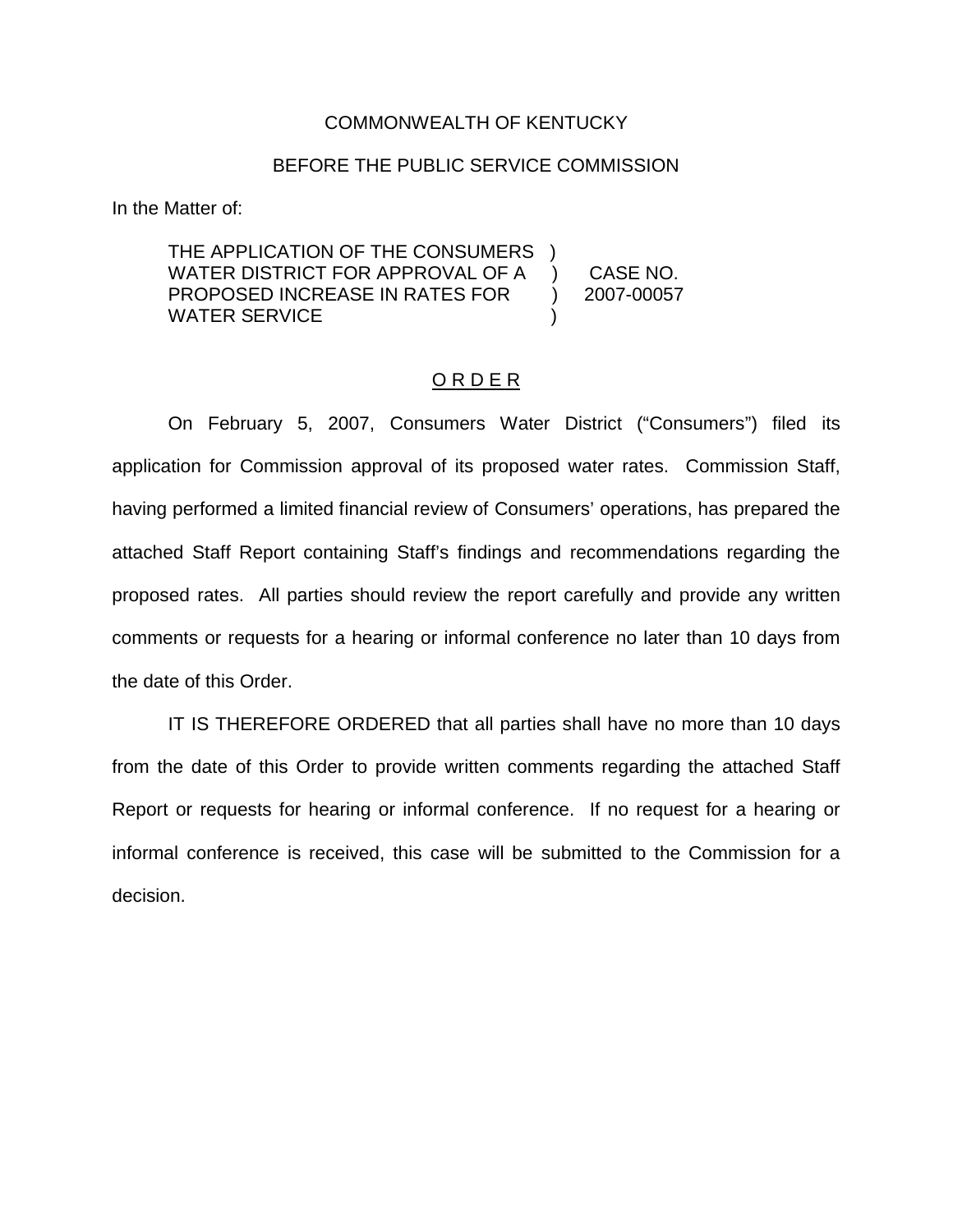Done at Frankfort, Kentucky, this 13<sup>th</sup> day of March, 2007.

By the Commission

ATTEST:

**Executive Director**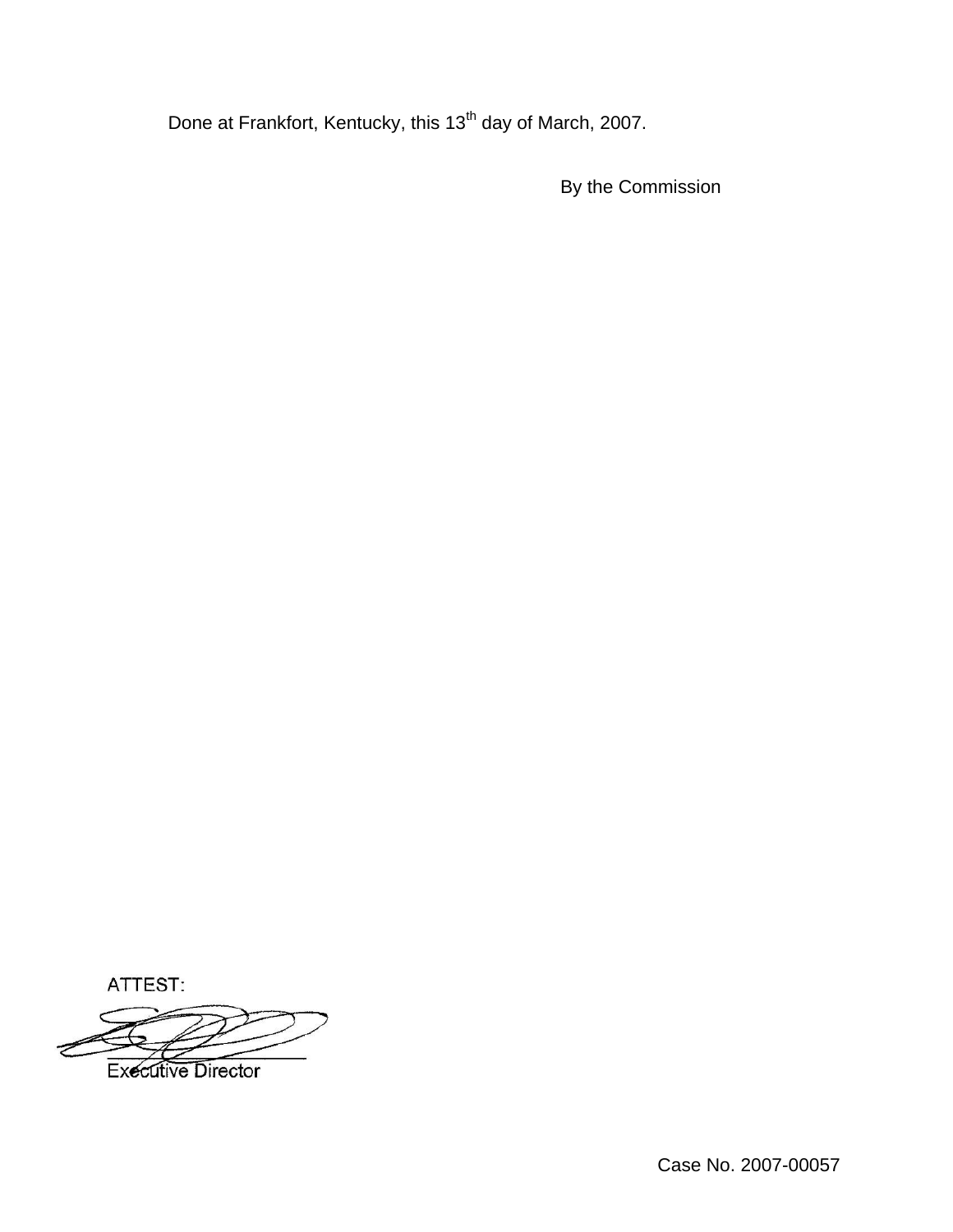#### STAFF REPORT

#### ON

## CONSUMERS WATER DISTRICT

#### CASE NO. 2007-00057

Pursuant to a request by Consumers Water District ("Consumers") for assistance with the preparation of a rate application for its water operations, Commission Staff ("Staff") performed a limited financial review of Consumers' test year operations for the calendar year ending December 31, 2005. The scope of Staff's review was limited to obtaining information as to whether the test period operating revenues and expenses were representative of normal operations. Insignificant or immaterial discrepancies were not pursued and are not addressed herein.

Upon completion of the review, Staff assisted Consumers in the development and preparation of a rate application. The application included an adjusted pro forma operating income statement wherein adjustments were made to test year operating revenues and expenses that were known and measurable and deemed to be reasonable, as shown in Attachment A. The rates proposed by Consumers were based on the pro forma income statement as shown in the application. The application also includes the calculation of Consumers' revenue requirement using a 1.2 debt service coverage, which is frequently used by the Commission to determine revenue requirements for water districts. Consumers is proposing to increase its annual revenue from water rates by \$107,978, an increase of 36.49 percent over normalized revenues from water sales of \$295,924. This would increase the average bill for 5,000 gallons of usage from \$15.28 to \$20.86, an increase of 36.5 percent.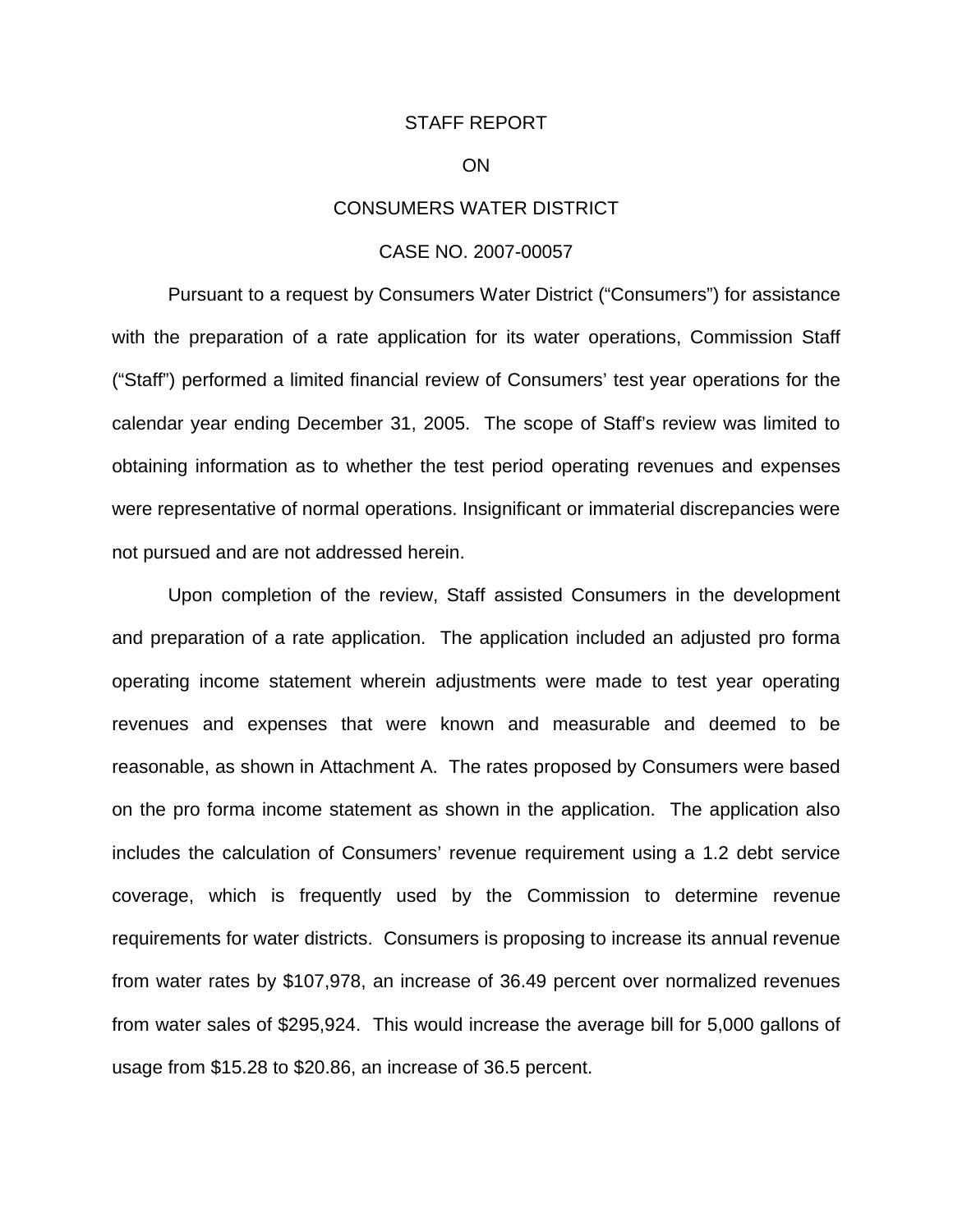On February 5, 2007, Consumers filed its rate application to the Commission for consideration. Staff is hereby adopting the contents of Consumers' application as its recommendation in this report as if fully set out herein. Jess Thompson is responsible for all revenue adjustments and the calculation of the proposed rates. Jack Kaninberg is responsible for the determination of the revenue requirement. Based on the information included in Consumers' application, Staff is of the opinion that the rates as shown in Attachment B of this report are reasonable and should be approved by this Commission.

# **Signatures**

Prepared by: Jack Kaninberg Financial Analyst, Water and Sewer Revenue Requirements Branch Division of Financial Analysis

\_\_\_\_\_\_\_\_\_\_\_\_\_\_\_\_\_\_\_\_\_\_\_\_\_\_\_\_\_\_\_

Prepared by: Jess Thompson Rate Analyst, Communications, Water, and Sewer Rate Design Branch Division of Financial Analysis

\_\_\_\_\_\_\_\_\_\_\_\_\_\_\_\_\_\_\_\_\_\_\_\_\_\_\_\_\_\_\_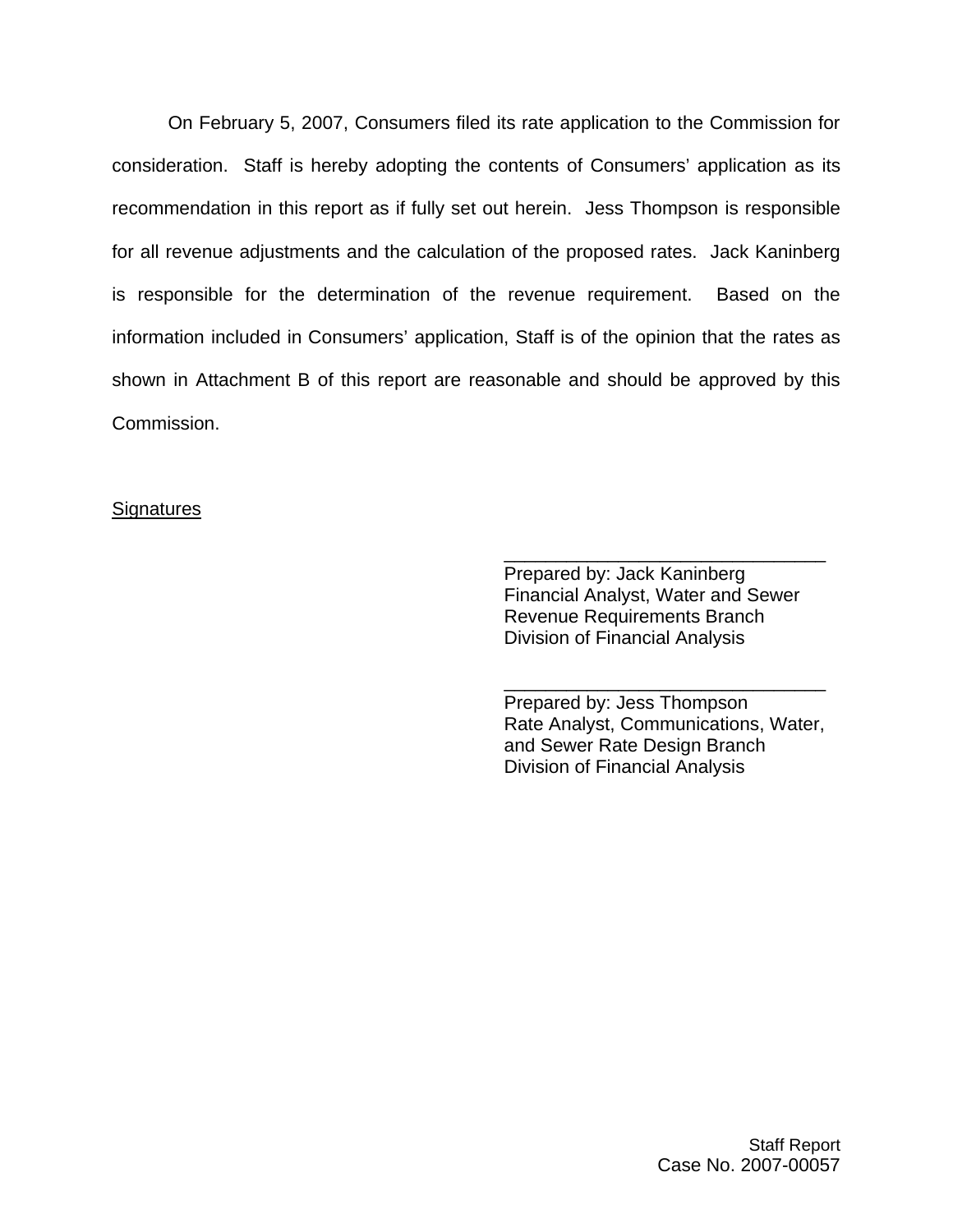# ATTACHMENT A STAFF REPORT CASE NO. 2007-00057

| <b>Consumers WD Attachment A</b>     | 2005           | Adjustments          | Ref.                    | Adjusted              |
|--------------------------------------|----------------|----------------------|-------------------------|-----------------------|
| <b>Water Sales Revenue</b>           | \$294,073      | \$1,851              |                         | \$295,924             |
| <b>Other Operating Revenue</b>       | \$16,424       | 0                    |                         | \$16,424              |
| <b>Water Sales Revenue</b>           | \$310,497      | \$1,851              | $\mathsf{A}$            | \$312,348             |
| <b>Employee Salaries</b>             | 0              | $\overline{0}$       |                         |                       |
| <b>Officer Salaries</b>              | \$12,595       | (\$900)<br>(\$895)   | B                       | \$10,800              |
| <b>Purchased Water</b>               | \$116,195      | \$12,046             | $\mathsf C$             | \$128,241             |
| <b>Purchased Power</b>               | \$5,548        | 0                    |                         | \$5,548               |
| <b>Chemicals (Testing)</b>           | \$2,891        | $\overline{0}$       |                         | \$2,891               |
| Materials/Supplies                   | \$7,380        | \$4,542              | D                       | \$11,922              |
| Contract Services-Mgmt. Fees         | \$113,377      | (\$700)<br>\$800     | E                       | \$113,477             |
| <b>Transportation Expense</b>        | $\overline{0}$ | 0                    |                         | 0                     |
| <b>Insurance Expense</b>             | \$7,227        | $\Omega$             |                         | \$7,227               |
| <b>Regulatory Commission Expense</b> |                | \$514                | F                       | \$514                 |
| Miscellaneous Expense                | \$6,672        | (\$1,400)<br>(\$514) | G                       | \$4,758               |
| <b>Tot. Water Utility Expense</b>    | \$271,885      | \$13,493             |                         | \$285,378             |
| <b>Depreciation Expense</b>          | \$91,358       | 0                    |                         | \$91,358              |
| <b>Amortization Expense</b>          | 0              | \$467                | Η                       | \$467                 |
| <b>Taxes OT Income</b>               | $\overline{0}$ | \$826                |                         | \$826                 |
| <b>Total Operating Expenses</b>      | \$363,243      | \$14,786             |                         | $\overline{$}378,029$ |
| <b>Total Operating Income</b>        | (\$52,746)     | \$12,935             |                         | (\$65,681)            |
| Interest Income                      | \$2,063        | (\$212)              | J                       | \$1,851               |
| <b>Interest Expense</b>              | \$10,510       | (\$2,585)            | $\overline{\mathsf{K}}$ | \$7,925               |
| Net Income                           | (\$61,193)     | (\$10,562)           |                         | (\$71,755)            |

Revenue Requirement

\$ 378,029- Adjusted Operating Expenses

 $\frac{$44,148}$  – Debt Service (see below)

\$422,177 - Revenue Requirement

(\$312,348) - Less Normalized Revenues

 $($ \$ 1,851) - Less Interest Income

 $\frac{12}{3}$  107,978 - Recommended Increase (36.49% increase over \$295,924 in normalized sales)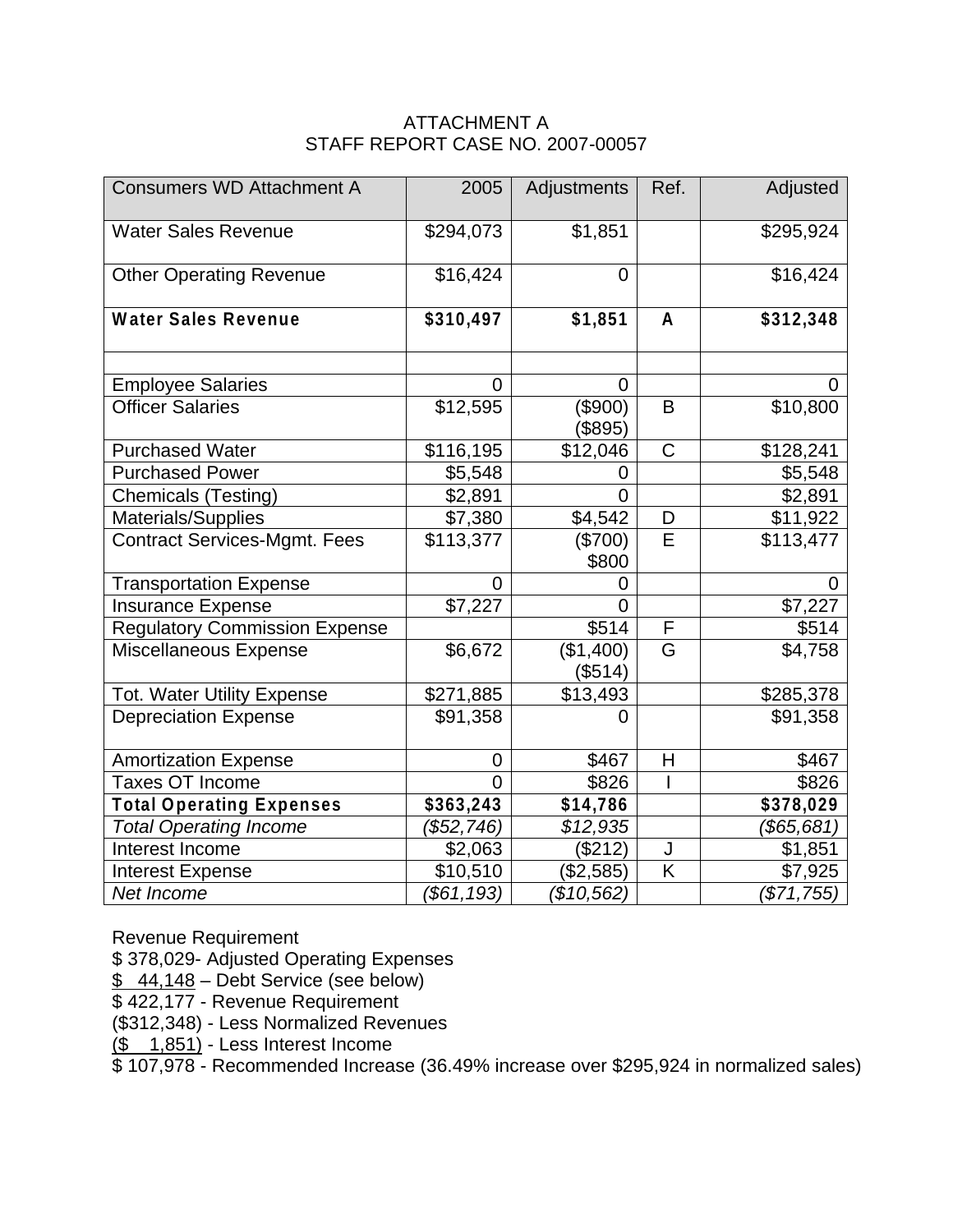| <b>Debt Service</b>      | 2007     | 2008     | 2009     |               |
|--------------------------|----------|----------|----------|---------------|
| 1 <sup>st</sup> Ky. Bank |          |          |          |               |
| -Principal               | \$27,480 | \$29,841 | \$17,936 |               |
| -Interest                | \$4,629  | \$2,268  | \$901    |               |
| Total                    | \$32,109 | \$32,109 | \$18,837 |               |
|                          |          |          |          |               |
| <b>Fifth Third Lease</b> |          |          |          |               |
| -Principal               | \$10,000 | \$15,000 | \$15,000 |               |
| -Interest                | \$3,296  | \$2,868  | \$2,226  |               |
| Total                    | \$13,296 | \$17,868 | \$17,226 |               |
|                          |          |          |          |               |
| <b>Total of Both</b>     | \$45,405 | \$50,977 | \$36,063 | \$132,445     |
|                          |          |          |          | $3 yr. avg =$ |
|                          |          |          |          | \$44,148      |

Note – PSC records suggest this debt was not approved by PSC, but it was used for utility purposes and appears reasonable, and is therefore included for ratemaking purposes.

# **Explanatory Notes:**

A. Normalized Revenues as determined by PSC Staff's billing analysis

B. Officer Salaries was adjusted to reflect annual salaries of \$3,600 apiece for 3 Commissioners, and to remove and reclassify FICA taxes.

C. Purchased Water Expense based on PSC Staff's billing analysis, which determined normalized sales of 94,175,300 gallons. Since 2005 sales were 95.2% of purchases, this translates into normalized gallons purchased of 98,923,634 annually. At the current purchased water rates paid to Mayfield, the resulting normalized purchased water expense is \$128,241

D. Materials and Supplies Expense was low during 2005, and the 2004 level for Materials and Supplies Expense of \$11,922 was more reflective of pro forma purchases, especially with increases in materials prices.

E. Contractual Services Expense was adjusted for two items – the removal of \$700 in Christmas bonuses paid to contractors performing duties on behalf of the water district, and an increase in the annual CPA audit fee from \$3,000 to \$3,800.

F. Regulatory Commission Expense was adjusted by \$514 to remove the PSC assessment from Miscellaneous Expenses and reclassify it.

G. Miscellaneous Expense was adjusted for two items – the removal of a \$1,400 nonrecurring Kentucky Infrastructure Authority ("KIA") administrative fee, and the reclassification of the PSC assessment of \$514.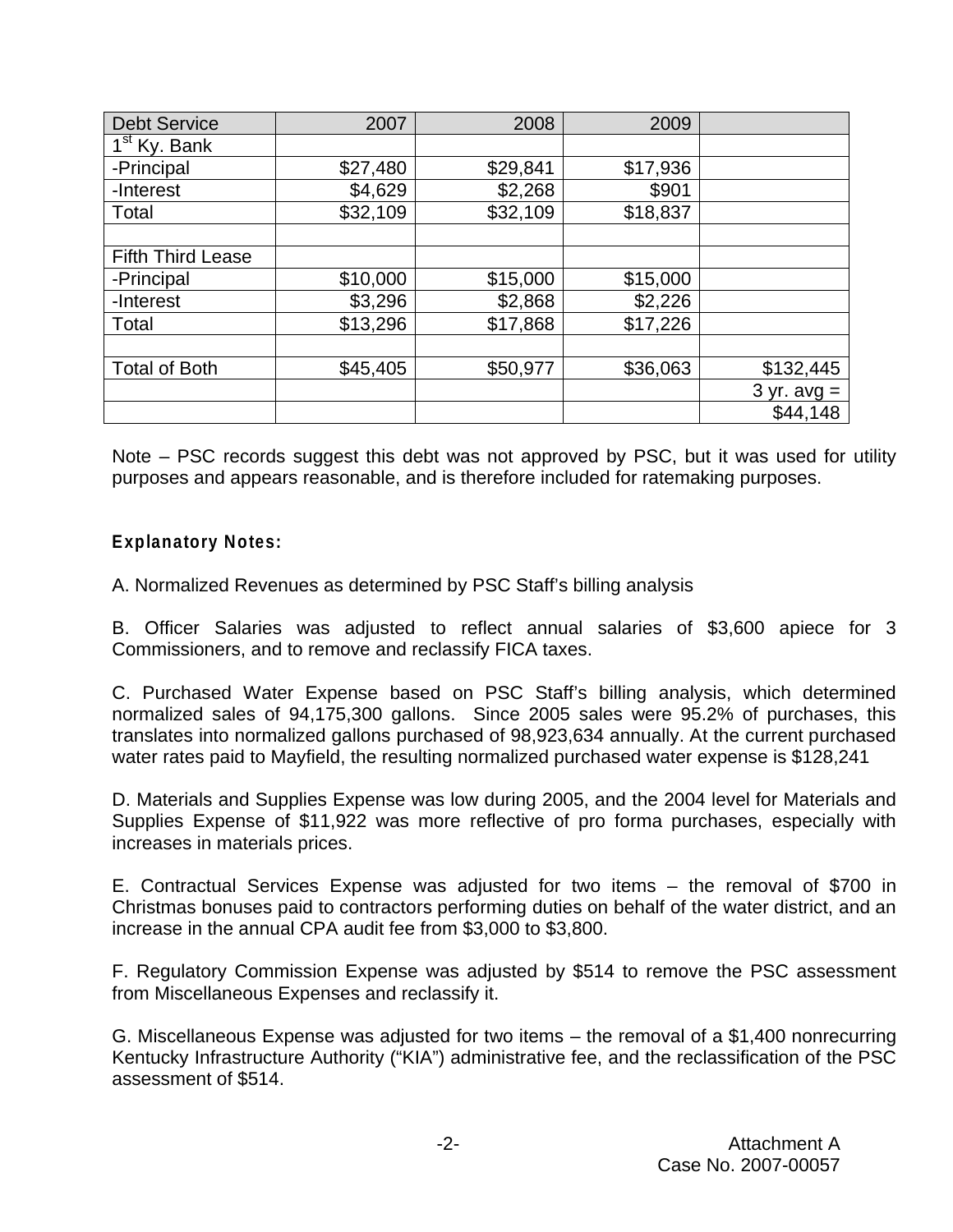H. Amortization Expense was adjusted by \$467 to allow a three-year recovery for the nonrecurring KIA administrative fee associated with a grant.

I. Taxes Other Than Income Expense was adjusted to include FICA taxes of \$826, based on Officer Salaries of \$10,800 taxed at a rate of 7.65%.

J. Interest Income was adjusted to remove the 10.3% of interest income associated with restricted assets.

K. Interest Expense was adjusted to reflect 2007 interest expense.